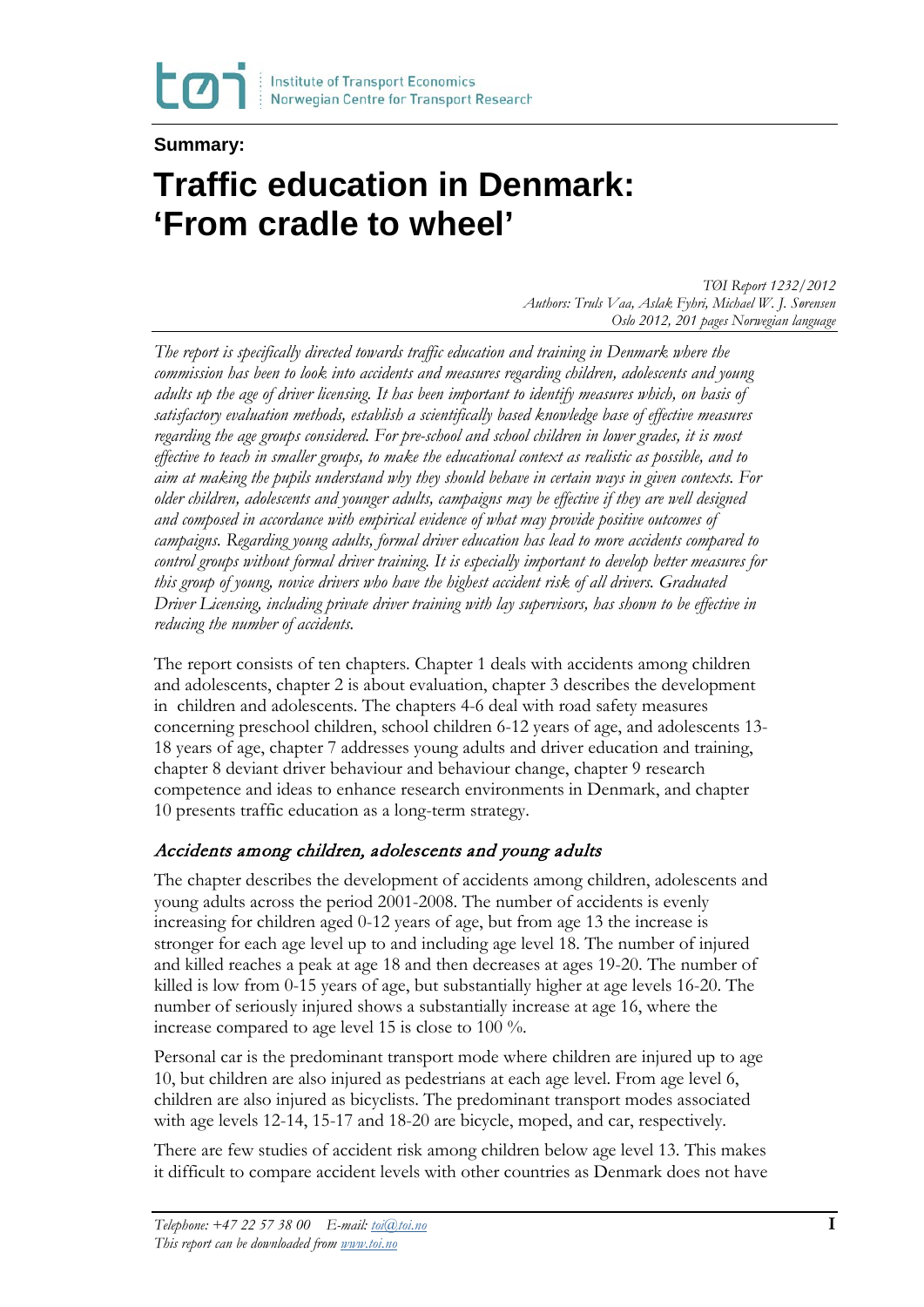relevant data of exposure. Generally, preschool and public school children have fewer accidents than older children and adolescents. Three conclusions can be pointed out:

- Children have their highest risks as pedestrians and cyclists. In order to reduce the number of accidents, the road environment should be designed to make walking and cycling safer.
- Most accidents with children happens as passengers in cars. Efforts should be directed towards parents to ensure that they secure their children better.
- Regarding 15-17 year olds, the predominant challenge is to reduce accidents with mopeds. For young adults 18-20 years of age, the big challenge is accidents with cars, but moped accidents are frequent also in this age group.

#### Development in children and adolescents

To ensure that children can perform well as secure and independent road users, it is important that they achieve fundamental cognitive abilities. The cognitive development evolves as a continuous process from birth into adulthood in interaction with the environment. Hence, regarding children's ability to behave safely in road traffic, it is important that they learn to maintain awareness, tackle distractions, understand decision-making, and that they learn to act as parts of a social community.

Recent achievements in neuroscience have documented the slow maturity of the human brain. For men, the brain is not fully developed before the age of 25, for women somewhat earlier. This affects how risk perception shall be understood in children and young adults and should also have consequences for traffic education. One main hypothesis is that young people may have difficulties in perceiving dangers in traffic because of the slow maturation of the brain. According to Reyna and Farley one should discern between two types of models – one is called *dual-process models* – where one holds that decision-making is rational and well-considered by weighing the benefits of available alternatives against the costs, while the other type - *fuzzy-trace models* – pinpoint that actions may not be well-considered, rather immediate reactions to what appear as an optionsw in a given context. Such models are necessary to understand issues which may appear as contraintuitive:

- a) Adolescents do not look upon themselves as "invulnerable", despite that this seems to be a common perception.
- b) Even if the objective of many interventions is to increase the knowledge about factual risk issues, it is commonplace by adolescents to overestimate risk.
- c) Despite the fact that the ability to appraise risks increases with age, adults produce more "irrational" assertions about risk than adolescents do.

One consequence of this is that traditional interventions which emphasize concrete risks, may fail because adolescents already look upon themselves as vulnerable and because they often overestimate risk rather than underestimate it. There may also be differences in risk perception between different arenas where young people participate.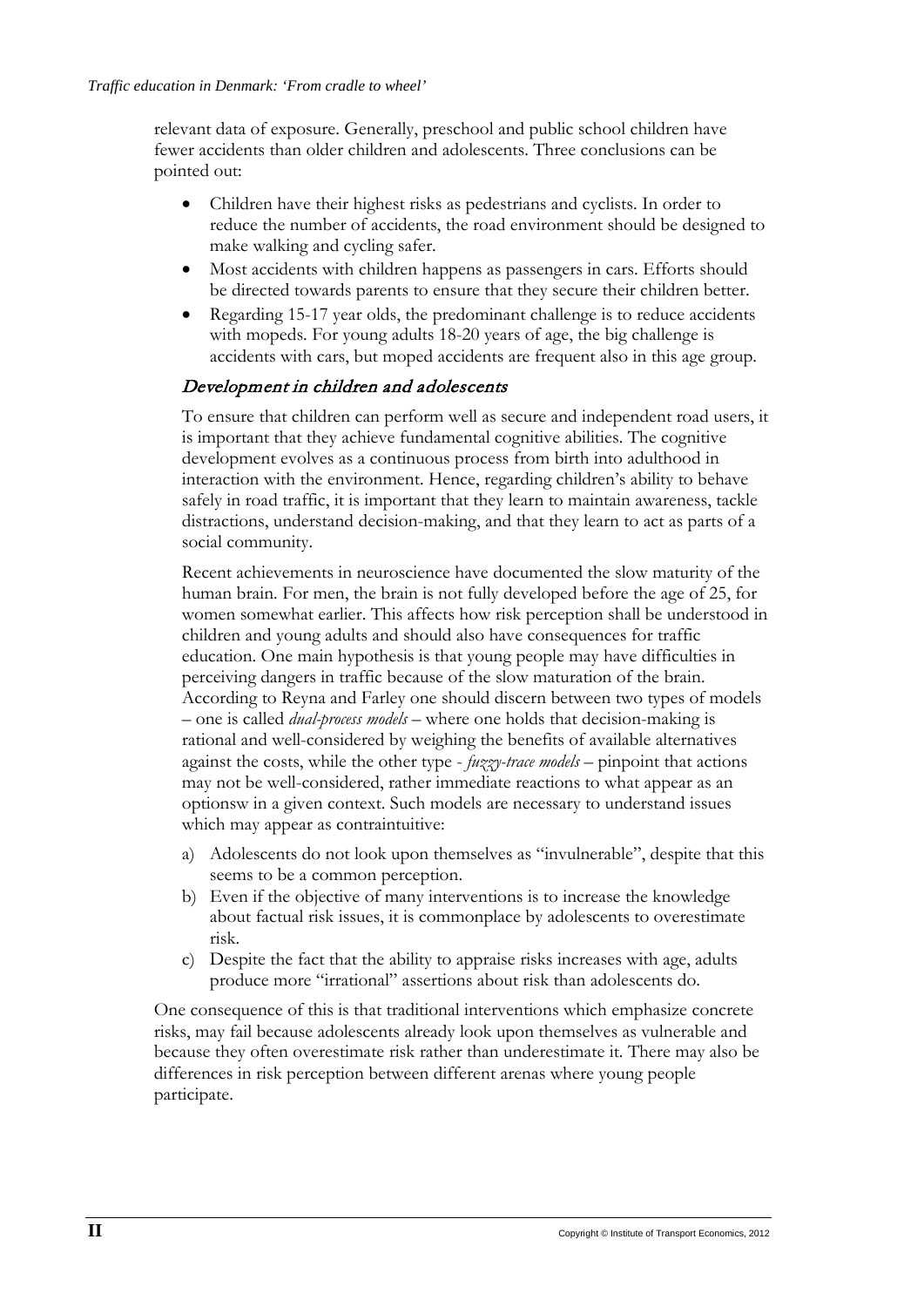## Measures directed towards preschool children

A systematic evaluation of group-based information measures directed towards injury reduction among preschool children concluded that 5 of 9 measures had outcomes as intended. All nine measures applied some kind of classroom teachings, mostly interactive, often with exercises and role-play. However, the quality of evaluation quality was mixed, implying that some caution must be applied when conclusions are to be drawn, especially because none of the studies measured the frequency of injuries. In a recent American study (2010) three education methods were compared:

- 1) "Game condition" (a table-model displaying a traffic environment)
- 2) "Story condition" (a narrative with pictures of traffic signs)
- 3) "Song condition" (a song about situations in road traffic)

Only the children being exposed to the game condition had a significant improvement of behaviour in traffic. This is partly in line with a study done at TØI. In the TØI-study, which also used a table-model, only children living in urban environments, showed changes in traffic behaviour.

Based on these evaluations of classroom teachings, it is concluded that training must comprise more than mere simple instructions or rules about what children should do in traffic in order to achieve behavioural changes. It is regarded as crucial that education and teaching must provide some kind of *understanding* of the dangers in traffic and of what kind of behaviours that is needed in order to avoid dangers. On basis of these findings, and taking into account other aspects of traffic education of preschool children, the following criteria are regarded as important in order to achieve behavioural change:

- Realism of the learning context: Learning increases with increasing realism
- Explain *why*, not that *it is*: The pavement is safe because cars cannot use it.
- Provide interaction with the teaching aids: It will challenge their knowledge, and they will reach a deeper and a more coherent understanding.
- Repetitions over time: One exercise is not enough to provide learning.
- Make the learning goals concrete: *"Press this button". "Stand on the curb".*

# Measures directed towards children 6 – 12 years of age

The majority of accidents involving children as pedestrians happens close to where they live, which means that such accidents are distributed across a large proportion of the road network. It will hence, be difficult to prevent accidents involving children with road design and road furniture measures only. Therefore it is important, and necessary, to apply measures that enable children to behave more safely through education and training.

There is a lot of empirical evidence which shows that education and training improve children's knowledge and attitudes in road traffic. There is, however, less evidence regarding the impact of education and training on children's behaviour. There is also insufficient evidence of measures that reduce the number of accidents, but several studies have shown that *community based programs*, where education has been one of the components, have achieved reductions in the number of accidents.

The most promising interventions regarding behaviour change have been those which are characterized by being systematic, coherent and carefully prepared. Also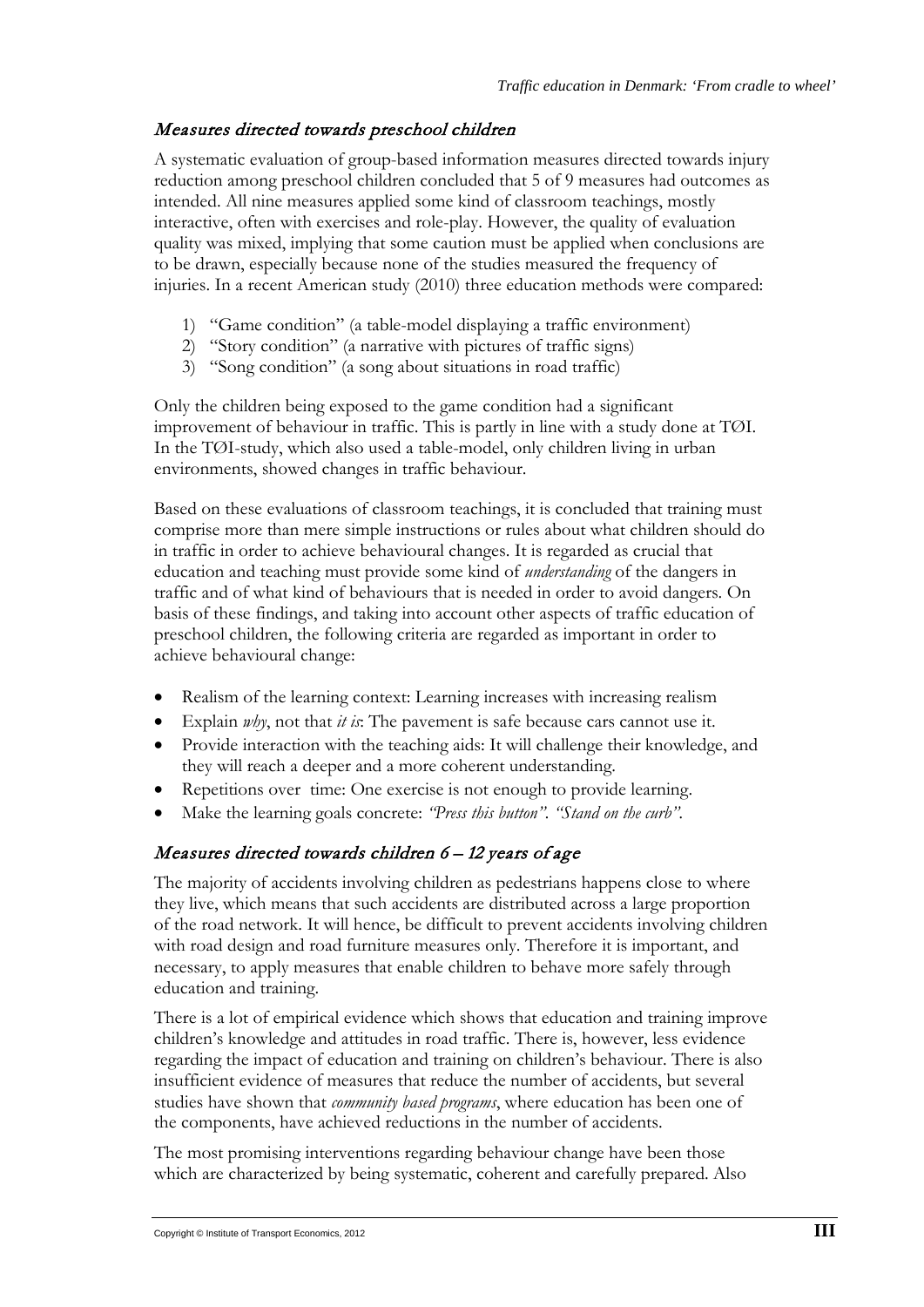the content plays a major role: A key to successful training is that the child, with a basis in concrete behavioural procedures, understands *why* something is dangerous and *why* certain behaviours are justified in a given context. The kind of education that should be chosen, is basically a matter of available resources, but it seems clear that the most common and least resource-demanding education, which istraining of large classes, does not produce much outcome in terms of behavioural change. As with other types of education, it is more efficient to work in small groups (5-7 pupils). Further, the closer the training is to real traffic situations, the more likely it is that training will be successful. As education and training one-to-one in everyday road traffic contexts is the most efficient way of learning, it becomes clear the role of parents should not be underestimated.

## Measures directed towards adolescents 13-18 years of age

Campaigns are often targeted towards adolescents and campaigns is the main theme of this chapter. It is often questioned whether campaigns have any effect on behaviour and/or accidents. Campaigns also often consist of different components and it can be difficult to ascertain which component(s) that make the outcome(s), if any. Important components are communication channels, the theme of campaign, duration, police enforcement or other accompanying measures.

In Norway, campaigns denoted "Speak out!", which have specifically been directed towards adolescents and young adults, have been used for many years. In short, the "Speak out!"-philosophy implies that young car passengers shall "speak out" whenever a driver is speeding, does not use seat belts, is drunk, or display other risky behaviours that may lead to accidents. These campaigns, which primarily have had speed and alcohol as main themes, have been run in several Norwegian counties since 1993. The original idea may have come from Denmark and two "Guardian Angel"-campaigns which were done around 1990. The outcome of the Norwegian campaigns has mainly been a reduction in the number of injured and killed *passengers* in the age-group of  $16 - 24$  year olds, but in more recent years there has been a reduction in the number of injured and killed *drivers* as well. The chapter also presents results from other, detached campaigns as "Crash magnets", "Not tough being dead", "Safely home for 5€", the Ringsted study, "Social norms approach", "The girls' road safety initiative" and "Step2get".

Regarding the more general outcomes of road safety campaigns, assessing a best estimate by meta-analyses has been done in the EU-project CAST. CAST collected and compiled a database of 115 independent results and an assessment by metaanalyses gave an overall, best estimate of 9 % reduction in the number of accidents. Components that contribute to reducing the number of accidents are choosing alcohol as the main theme, relatively short duration, roadside exposures to the theme (as with billboards), and use of personal communication as a channel of delivery. Police enforcement may have contributed as well, but the outcome is dependent of the enforcement methods which are chosen and that the level of enforcement is sufficiently high in terms of increasing the subjective level of apprehension.

# Driver education and training

Research on driver education and training has been going on for more than 50 years and is very comprehensive. The chapter discerns between the older, traditional driver training and the innovative rethinking represented by Graduated Driver Licensing (GDL). It sums up the research on driver age, knowledge, skills, formal driver training, supervised (private) driver training, GDL, and single components that may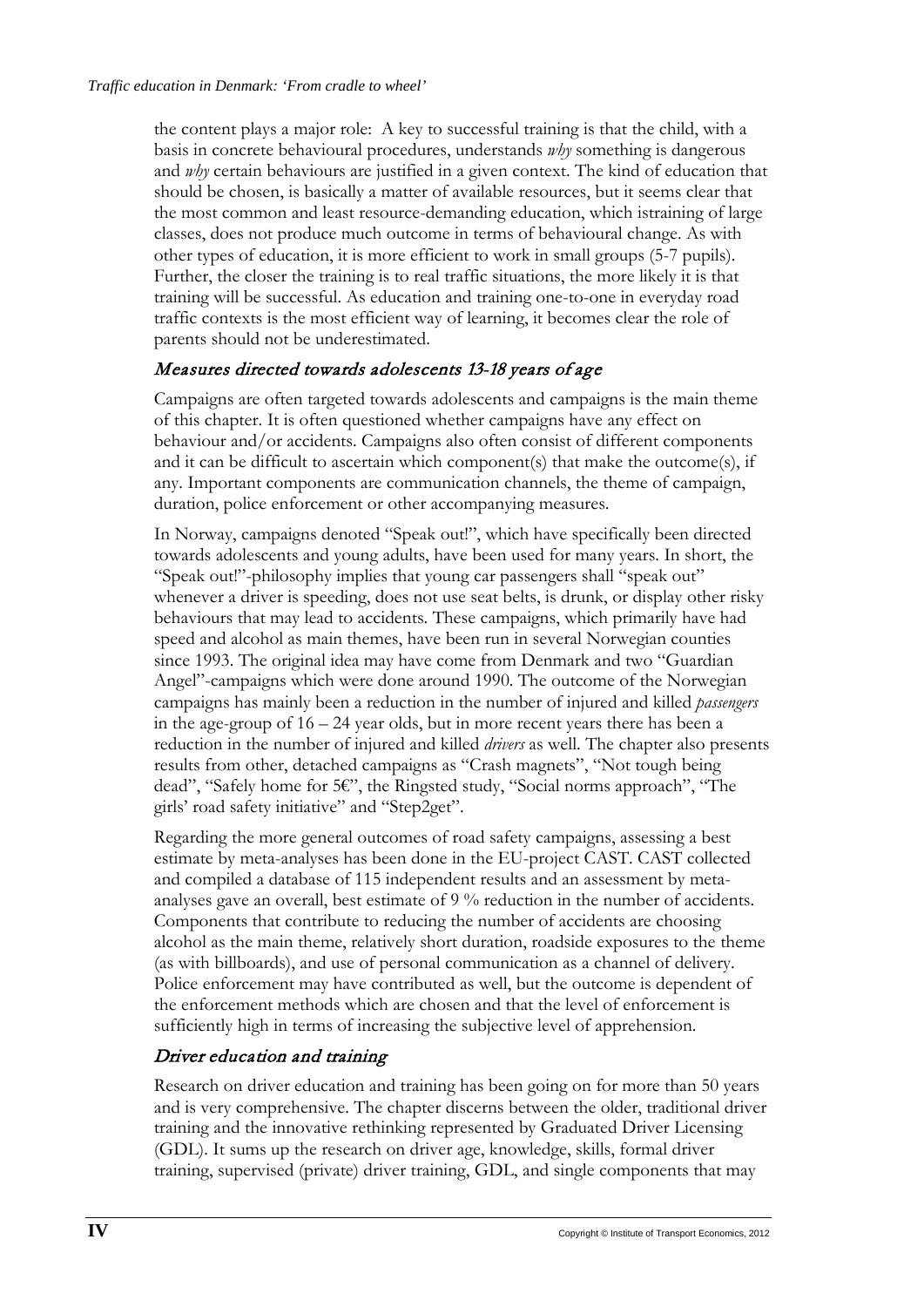be comprised by a given GDL-program. Based on this summary, the following conclusions can be stated:

*Age of debut:* Increasing the age of debut as a car driver with one year in the interval 16-21 years reduces the driver's accident risk of the first year of driving by 5-10 %. The effect is decreasing with increasing age. The risk decrease for each single age level is not statistically significant, but is probably nevertheless real because all estimates go in the same direction and because the tendency has been found in every study that is comprised by the calculation of accident risk.

*Slippery-surface training* increases the number of accidents for drivers who have gone through courses of driving on slippery surface. This finding is consistent for all groups of drivers having attended such courses. The increase in the number of accidents are lowest among personal car drivers (12 %) and highest among drivers of heavy vehicles (22 %) and both are statistically significant.

*Driving-in-darkness training* seems generally to increase the number of accidents among novice drivers by 11 %, which is statistically significant.

*Problem drivers*: Training problem drivers to drive defensively is commonly used in the USA and in other countries which have demerit point systems. Defensive driving courses for problem drivers reduce the number of accidents by 5-10%. This outcome is documented by experiments and should be regarded as a methodological well funded finding.

*Basic/formal driver training:* The best studies are designed as experiments were the drivers are randomly distributed to formal and non-formal driver training. When controlling for the number of kilometers driven, drivers with formal driver training have 11 %  $(+ 8\%; +15\%)$  more accidents pr km compared to drivers without formal driver training.

*Outcome of number of driving lessons*: Some of the studies that have evaluated the outcome of formal driver training also stated the number of training hours. These studies showed that the number of accidents pr km driven increased with the number of training hours. This finding is also based on experiments with random assignment to test- and control-group.

*Supervised, private driver training:* In 1993, Sweden lowered the age limit for driver training from 17,5 to 16 years. The reform allowed novice drivers to be supervised by a lay person when driving. The lay person has to be 25 years or older and having held a driving license for more than 5 years. After establishing the 16-year reform, formal driver training at an authorized driving school increased with 8 %, while supervised, private driver training increased with 100 %. As a consequence the risk of being involved in a personal injury accident was reduced from 0.98 to 0.81 pr million km driving, i.e. a reduction of 17 % ( $p$ < 0.05).

*Effects of curfew laws*: A curfew law making night-time driving illegal within specific limits of time, reduces the all-day number of accidents with  $7\%$  ( $p > 0.05$ ), while the effect within the time-limits of the curfew is a 36 % reduction in the number of personal injury accidents ( $p \leq 0.05$ ).

*Effects of graduate driver licensing (GDL):* The best estimate of the effect of graduated driver licensing is a 19 % reduction in the number of all accidents (unspecified level of injury). For personal injury accidents the reduction is 6 %, fatal accidents 26 %, night-time accidents 31 %, and single accidents 21 % (all  $p < 0.05$ ). For drink-driving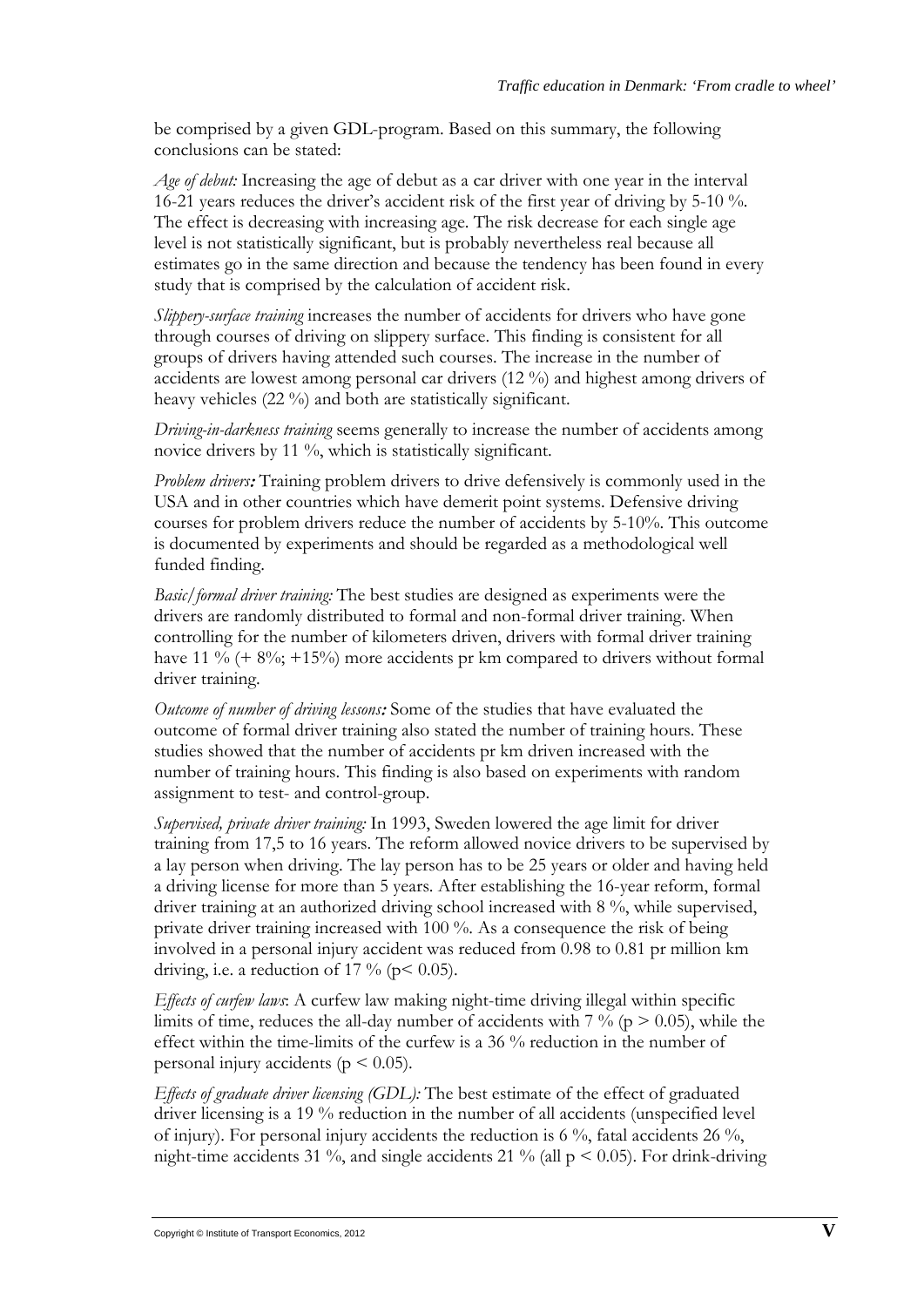accidents the best estimate is a reduction in the number of accidents of 23 %, however not significant.

*Effects of restrictions in the number of passengers*: The number of passengers increases the accident risk for young drivers. One study found a significant reduction in the number of accidents for the first 6 months after the introduction of a GDL-program which included passenger restrictions.

## Deviant driver behaviour and measures for behaviour change

The chapter discusses deviant driver behaviour, its causes, and potential countermeasures to mitigate deviant driver behaviour. Relative risks of being involved in personal injury accidents for some types of behaviour, driver states and conditions as drink driving, drug and medicine abuse, age, speeding, personality traits and psychiatric diagnoses as potential causes of accidents, are presented.

Personality traits can be defined as dimensions of individual differences regarding the tendency of displaying consistent patterns of thinking, emotions and behaviour. It is especially the trait of "sensation seeking" that has been associated with violations of traffic regulations, but also aggression, impulsivity, emotional instability and social deviance have been linked to violations of traffic law and regulations. Ulleberg identifies six sub-groups of drivers 18-22 years of age which differ significantly regarding the configuration of personality traits. Two of these groups stand out negatively by bypassing traffic law and regulations to a larger extent than the other sub-groups. They can behave relatively irresponsible and aggressively, they have low tolerance of frustrations, and they show low consideration and concern regarding others. Ulleberg labels these two groups *socially deviant* drivers and *aggressive* drivers. Both sub-groups have accident risks above average.

It has been claimed that drivers with an ADHD-diagnose (Attention Deficit Hyperactivity Disorder) have a relative risk of being involved in an accident which is 3-4 times higher than drivers without ADHD, but recent estimates from metaanalysis indicate that the relative risk may be as low as 1.24. Drivers who have ODD (Oppositional Defiant Disorder) and/or CD (Conduct Disorder) as comorbid states in addition to ADHD have, however, higher relative risks than ADHD-drivers without such comorbidity.

American research, which have focused on so-called "problem drivers", have evaluated measures that potentially can improve the accident risk by changing driver behaviour. The most efficient measures are defensive driving courses, warning letters of license suspension, and license revocation, measures that seem to reduce the number of accidents by  $14 - 21$  %.

#### Ideas and strategies for improving research competence and -environments

The purpose of the chapter is threefold:

- Map existing research environments and competence on road safety for children and adolescents.
- Indicate areas where more research and competence are needed.
- Propose how research environments and competence on road safety for children and adolescents can be improved in Denmark.

These issues have been addressed through studies of 80 publications from the last 10 years in Danish professional journals, conferences and report series. In addition,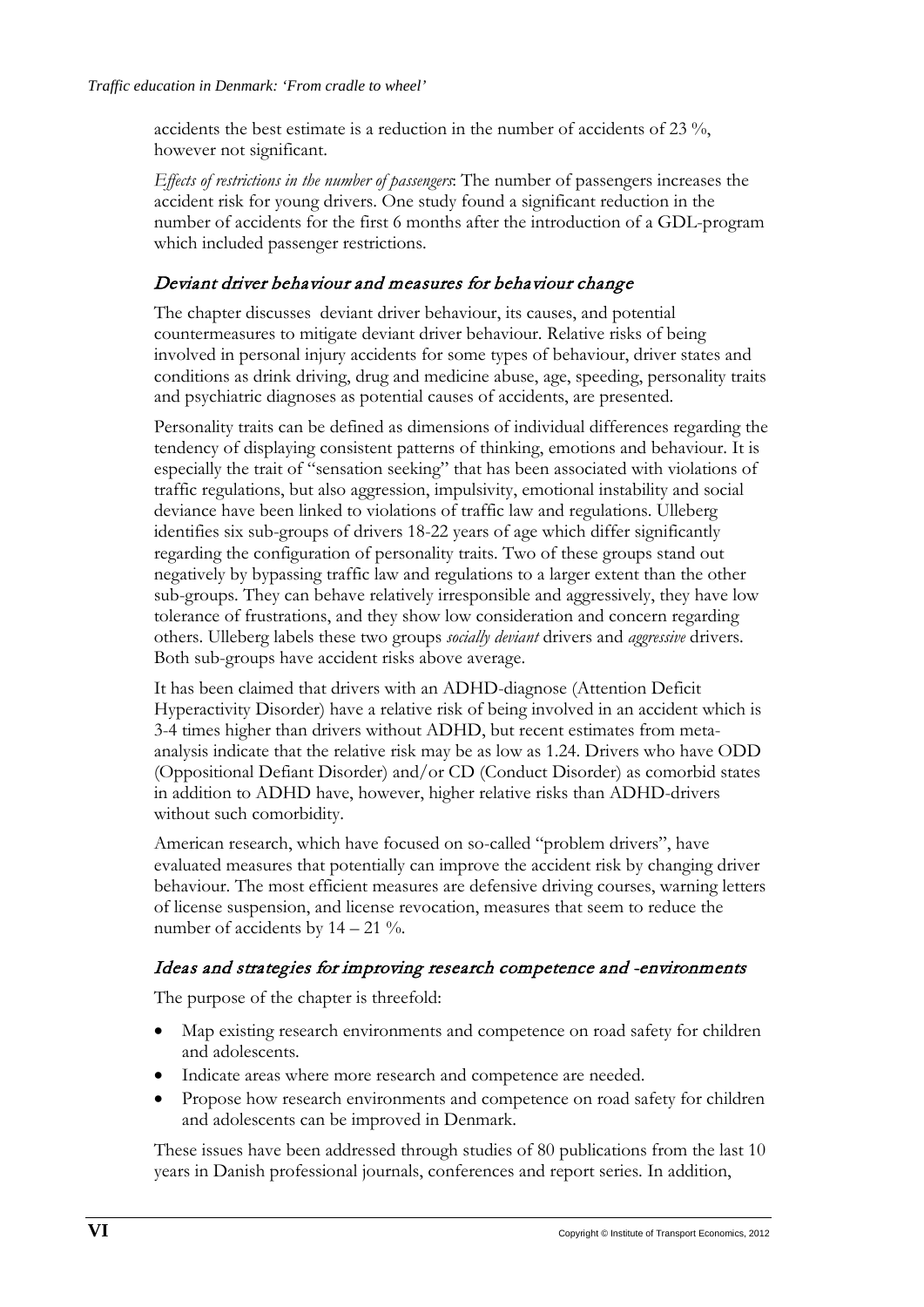interviews have been done with 10 selected key personnel from DTU Transport, University of Copenhagen, Aalborg University, Danish Public Roads Administration, Århus University, Trafitec, Via trafik and Rambøll. The study show that research on road safety issues concerning children, adolescents and young adults in Denmark is very limited. It is primarily engineers who work on themes concerning "children, young people and road safety", and, only to a lesser extent, also psychologists and pedagogues. Many institutes and research centers, who to some extent are working with young people, are seldom considering road safety topics, even if this would be highly relevant. A large amount of the publications considers school policies and ways to school. In most cases the theme has been concrete analyses, delivered by consultative engineers, of ways to schools in one or more municipalities. Only nine publications specifically address road safety issues concerning children and young people.

The amount of free research, where researchers themselves can decide the themes and problem statements, is low and the research environments are dependent on increased economic resources in order to achieve a strengthening of research on road safety issues specifically concerning children and young people. In short, the recommendations are:

- Establish larger projects specifically directed towards enhancement of competence of researchers
- Employ more researchers in order to create a critical mass of researchers and research environments
- Establish interdisciplinary research centers providing an increased and improved cooperation.
- Launch more PhD-projects within this area.

An establishment of a research center could, for example, be an interdisciplinary center for road safety research or children, adolescents and young adults consisting of psychologists, sociologists and engineers from DTU, KU, RUC, AU, AAU and other relevant parties. This would be important for establishing a critical mass of researchers who could create a continuous and long-term focus and commitment regarding road safety on issues for children, adolescents and young adults.

## Traffic education as a long-term strategy

Publications from the following countries and supranational bodies have been collected and considered: Australia (Western Australia), Canada, Denmark, England, Japan, the Netherlands, New Zealand, Norway, Sweden, EU (three publications), ETSC and OECD. EU has the most comprehensive description of traffic education measures.

Vision Zero, which was stated as long-term strategy in Sweden around 1995, has also been adopted as a vision in Norway. Vision Zero appears with similar concepts in countries, institutions and Australian states:*" Achieving a Society with No Traffic Accidents* (Japan) and *"Towards Zero: Ambitious Road Safety Targets and the Safe System Approach"* (OECD and Western Australia).

Sweden, Norway, the Netherlands and Western Australia, specifically pinpoint that the use of road safety measures, as a part of a long-term strategy for improving road safety, must be based on *scientific evidence*. This means that road safety measures that are applied in the road system, must have effects that are well documented, and, if